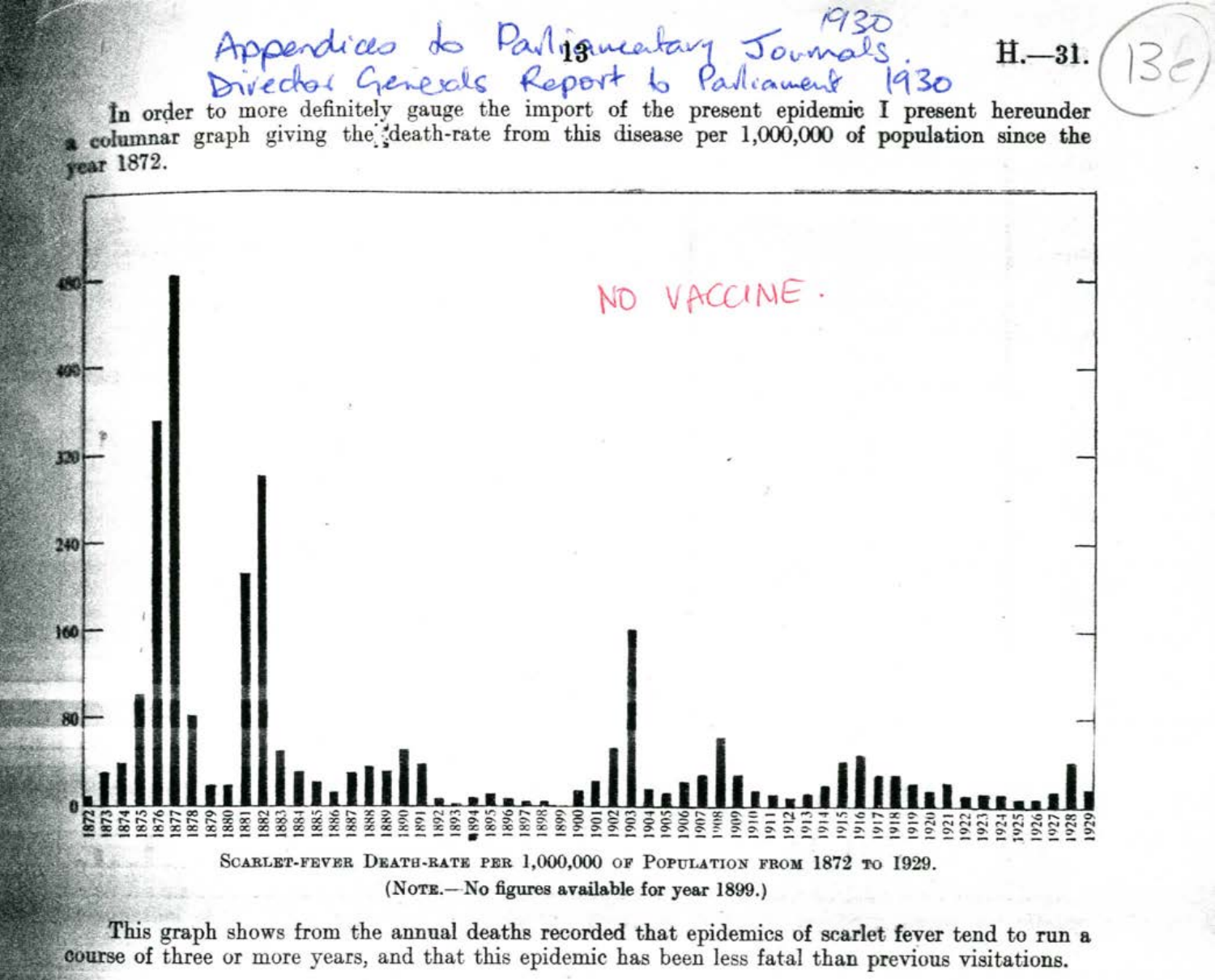## N.Z. DEATHS FROM DIPHTHERIA 1872-1985 (Death rates per million)

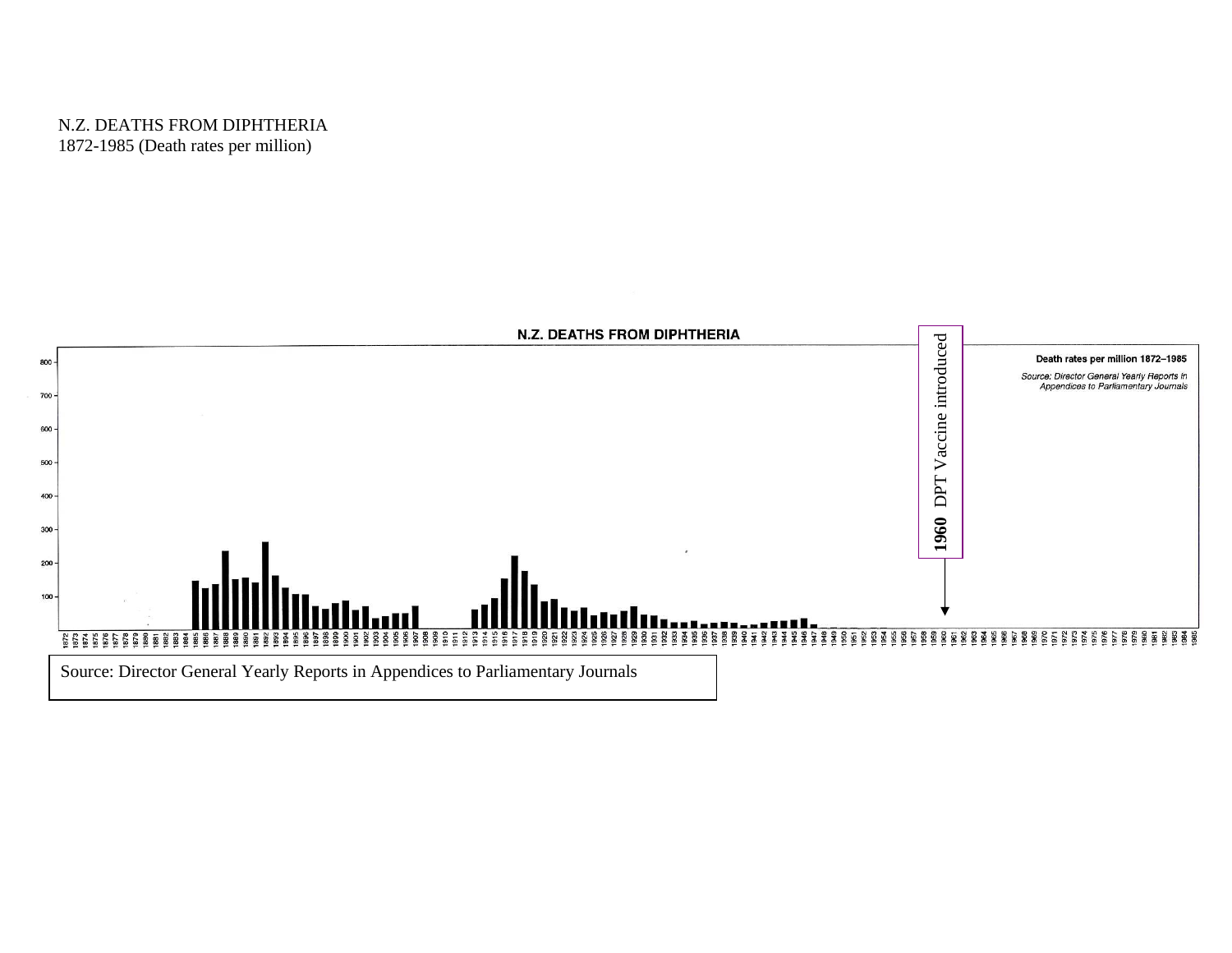## **N.Z. Pertussis Annual Hospital Discharge Rates**

As pertussis vaccination increased, the number of under one-year-olds that were hospitalised during epidemics increased.



Source for basic graph from NZ Family Physician page 48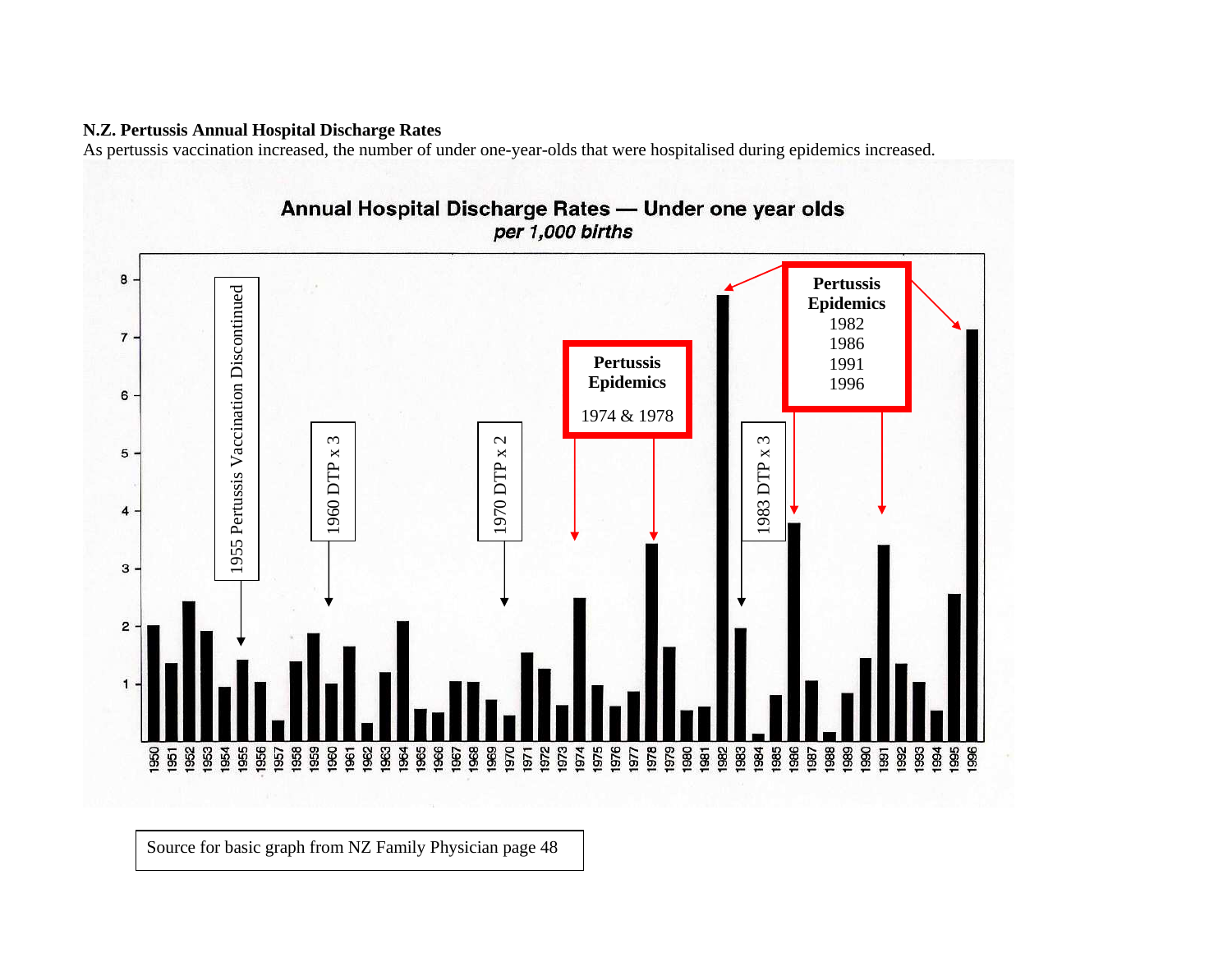WHOOPING COUGH: Annual numbers of patients discharged from (or dying) in New Zealand public hospitals From 1944-1954 less than 10% of the paediatric population was vaccinated. From 1955-1959 whooping cough was discontinued.

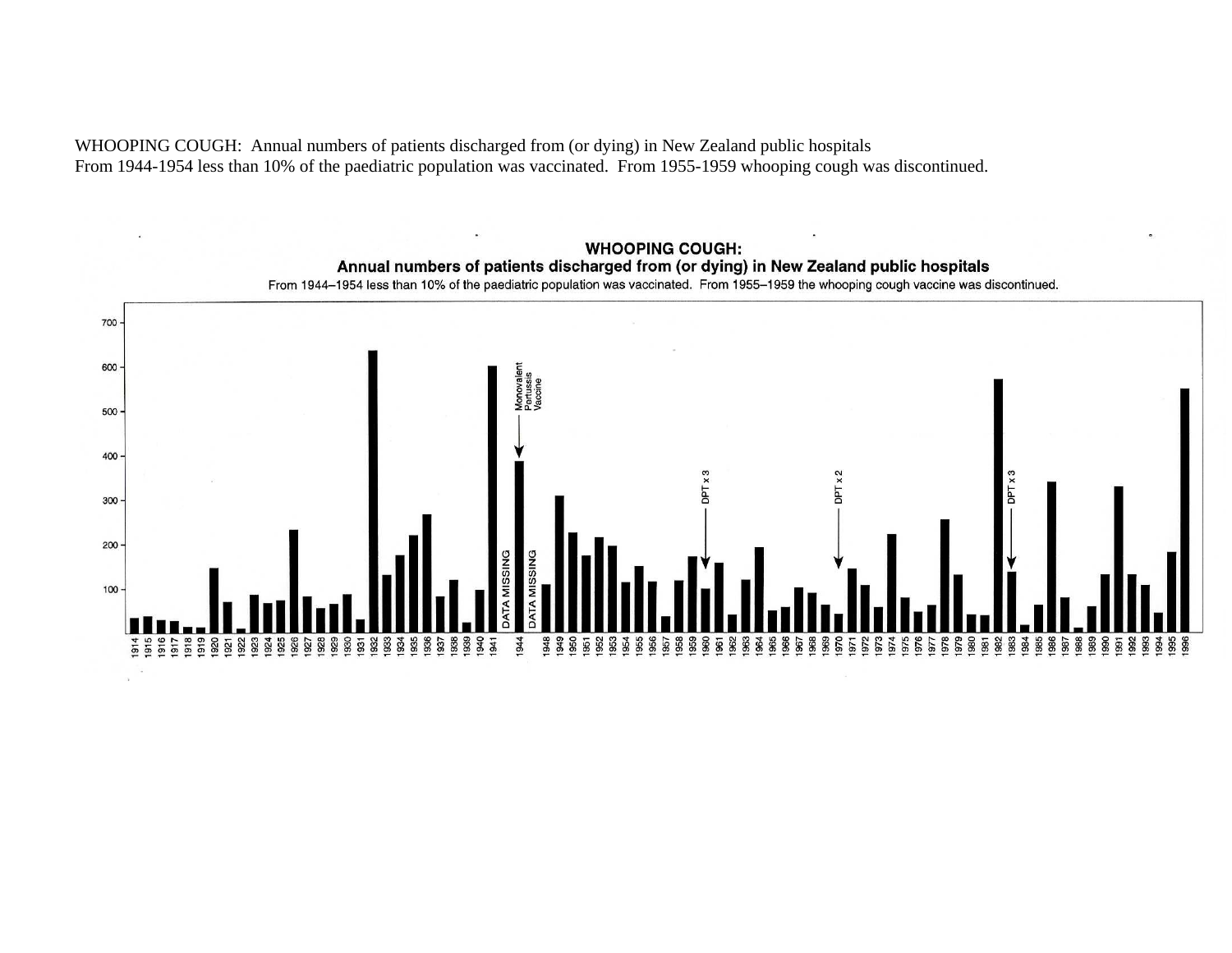

NZ Pertussis Deaths (1872 – 1996)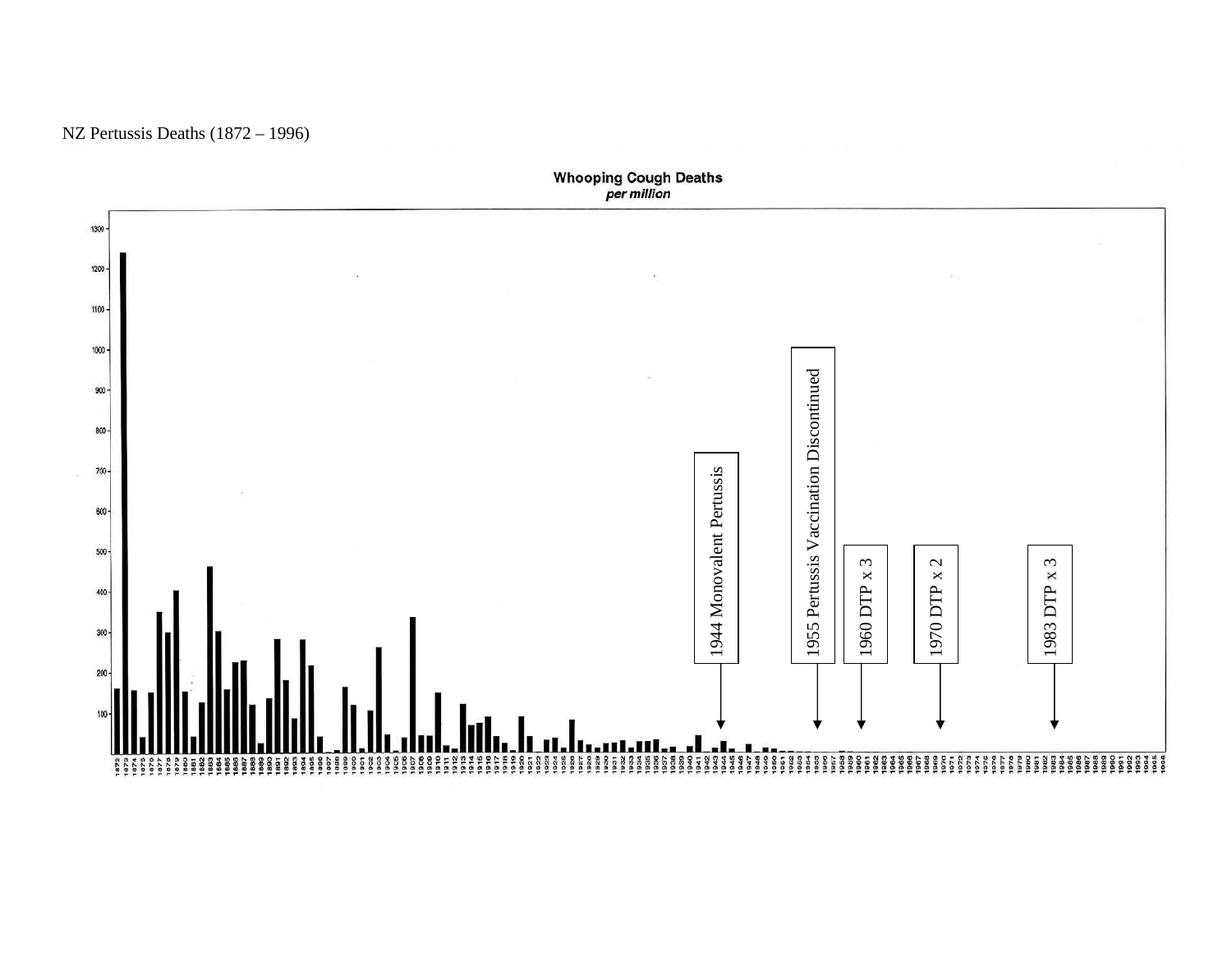

## **N.Z. DEATHS FROM MEASLES**